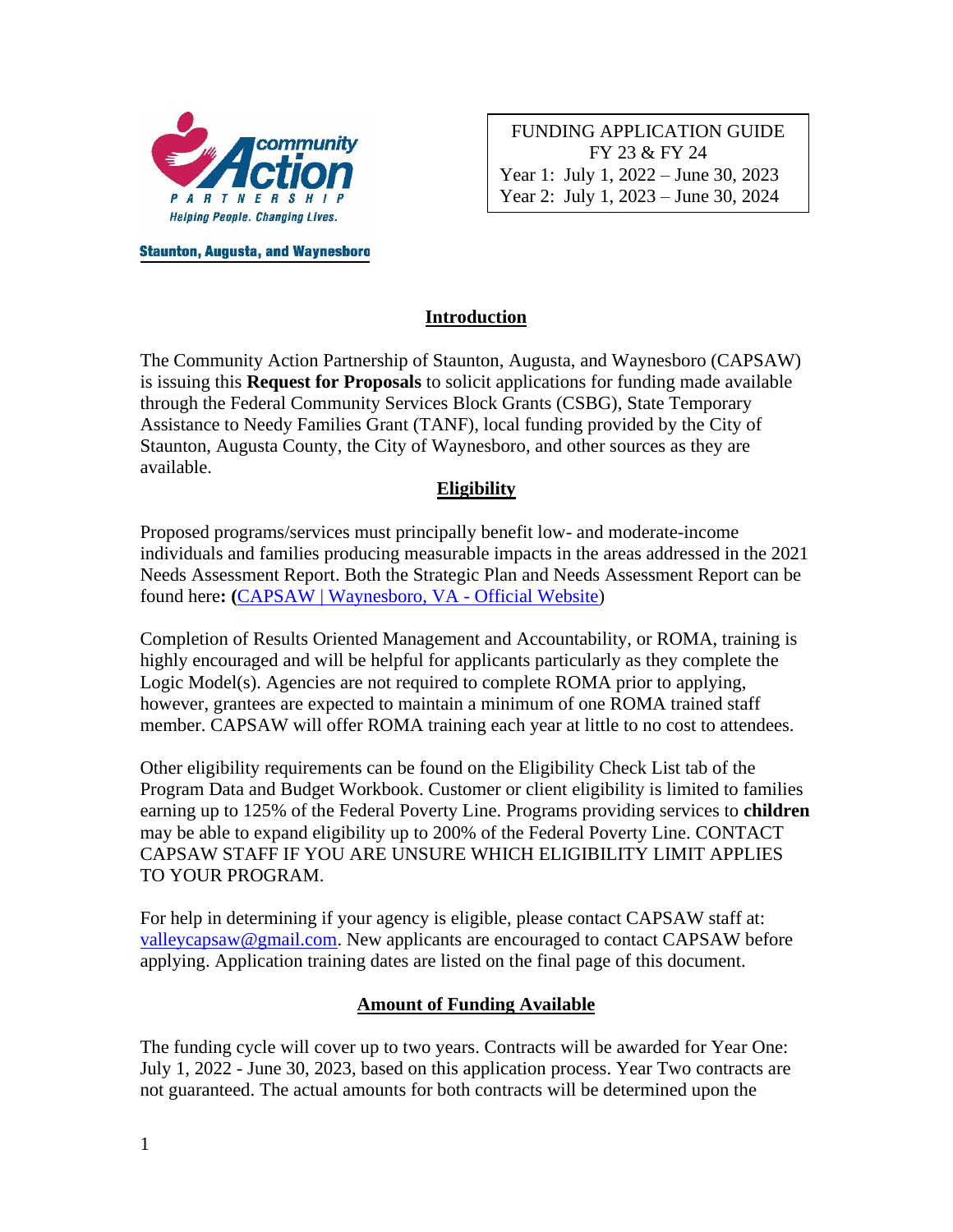completion of the budgeting processes of elected bodies at the federal, state, and local levels. Recipients will be asked to provide updated information on proposed services, outcomes, and budget expectations before contracts are issued for Year Two: July 1, 2023 – June 30, 2024.

Funds awarded through the RFP process are estimated and may change as the budget process evolves throughout the proposed grant periods. **This is a reimbursement-based grant, meaning that approved funds will be provided to contracted agencies after expenses have been incurred. Typical quarterly reimbursement amounts represent ¼ of the total annual contract, however, amounts may fluctuate in some situations as allowed by CAPSAW policies and procedures. Documentation of eligible expenses will be reviewed during the contract period through quarterly reporting processes and CAPSAW staff request.**

**How much is typically awarded?** Our community needs have changed dramatically in recent months and applicants are asked to structure their funding requests by their actual need and NOT on previous awards. We anticipate awards to total between \$350,000 - \$385,000 for Year One of this process.

Applicant agencies may be invited to apply for funding to expand programming to underserved areas of our community.

### **Eligible Activities:**

Applicants will indicate a selection from CAPSAW's Impact Areas and Strategic Goals as outlined in the 2021 Needs Assessment and 2020- 2024 Strategic Plan. Those documents are available on our website as well as list of services and outcomes typically funded through this process. This list is not intended to be all inclusive.

The following needs were identified by the CAPSAW Board Needs Assessment Committee and prioritized by the full Board of Directors. Addressing these needs may impact one or more of the Impact Areas including Childcare, Education, Employment, Housing, and Metal Health.

#### **Our community, including the City of Staunton, County of Augusta, and City of Waynesboro, would benefit from the following:**

- Increased mental / behavioral health services including individual practitioners and collaborative supportive services in schools and community programs.
- Expanded housing programming including rental and mortgage assistance, increased wages to match Fair Market Rent, transitional and supportive housing services, eviction counseling and property owner/tenant relationship advocacy.
- Increased collaboration between employers and service providers to develop a living-wage career path development program for all age ranges.
- Increase in the number of affordable quality childcare programs for children ages birth to five.
- Expanded public and demand-responsive transit options.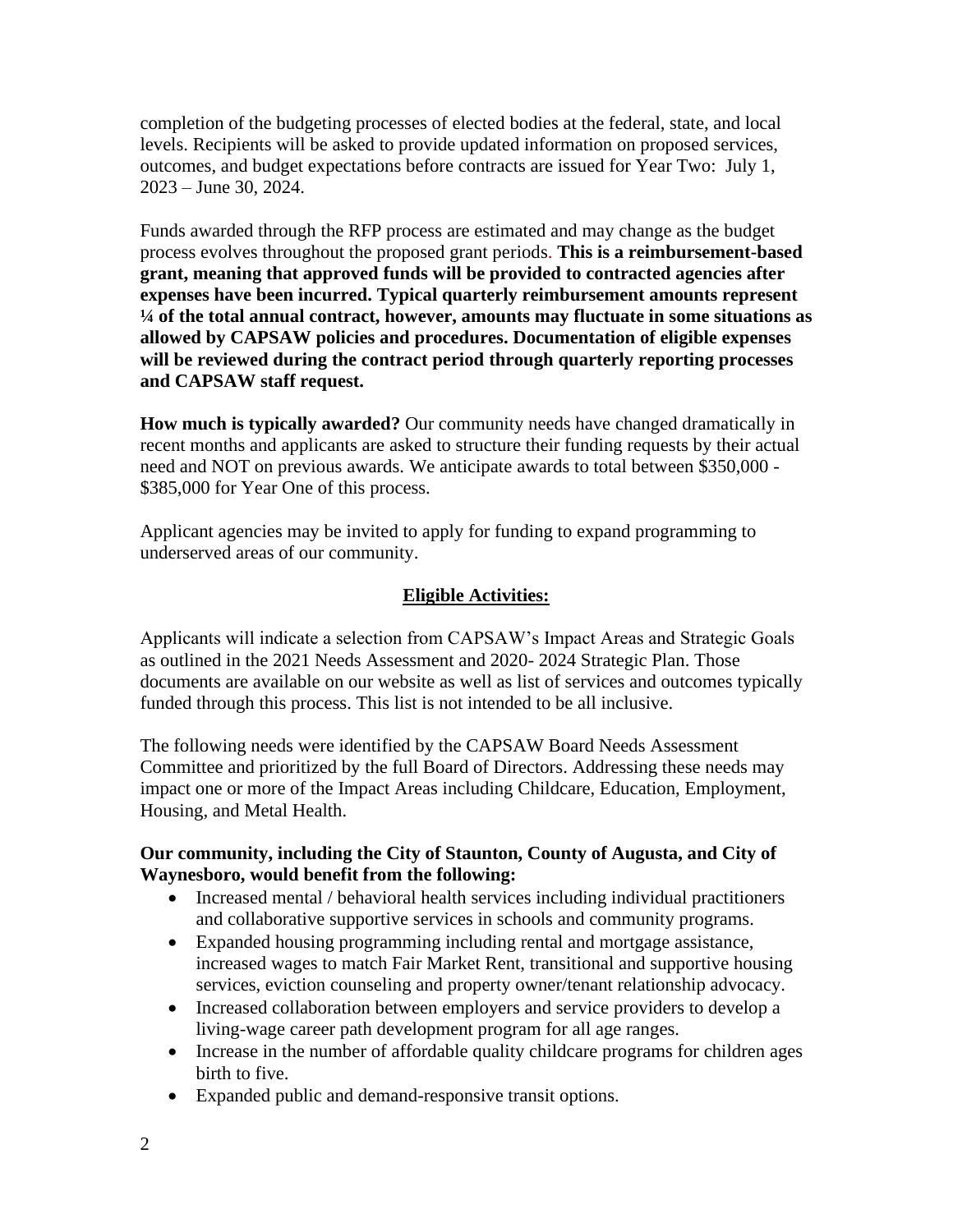- Development of car repair and acquisition assistance for low-income working families.
- Increased collaboration between public and private service providers.
- Development of whole- family services serving the needs of both adults and children in the family or household.

CAPSAW recognizes that there are more needs than those listed above. It is expected that funded programs will provide services in at least one Impact Area and address at least one Strategic Goal.

### **Allowable Costs**

| <b>Reimbursable Costs Include:</b>        | <b>Non-Allowable Costs Include:</b>    |
|-------------------------------------------|----------------------------------------|
| Staff salaries/benefits                   | Debt Repayment (including Mortgage)    |
| <b>Utilities/Rent</b>                     | <b>Fundraising Expenses</b>            |
| <b>Project Supplies</b>                   | Lobbying Expenses                      |
| Transportation Costs (mileage etc.)       | General Agency Advertising             |
| Client Supports (rental assistance, food, | Programs outside of designated service |
| utility assistance, etc.)                 | area                                   |
| Resources used within grant period        | Services to ineligible participants    |
| <b>Other Administrative Costs</b>         | Permanent Improvements to Structures   |

Specific regulations are outlined in Office of Management and Budget (OMB) *2 CFR part 225 (formerly OMB Circular A-87 Cost Principles for State, Local and Indian Tribal Governments).* This document can be found at:

[https://www.govinfo.gov/content/pkg/CFR-2013-title2-vol1/xml/CFR-2013-title2-vol1](https://www.govinfo.gov/content/pkg/CFR-2013-title2-vol1/xml/CFR-2013-title2-vol1-part225.xml) [part225.xml](https://www.govinfo.gov/content/pkg/CFR-2013-title2-vol1/xml/CFR-2013-title2-vol1-part225.xml)

There is no match requirement; however, **CAPSAW funds CANNOT BE USED as a match for other federal grants.** Please contact CAPSAW to discuss allowable expenses at [valleycapsaw@gmail.com.](mailto:valleycapsaw@gmail.com)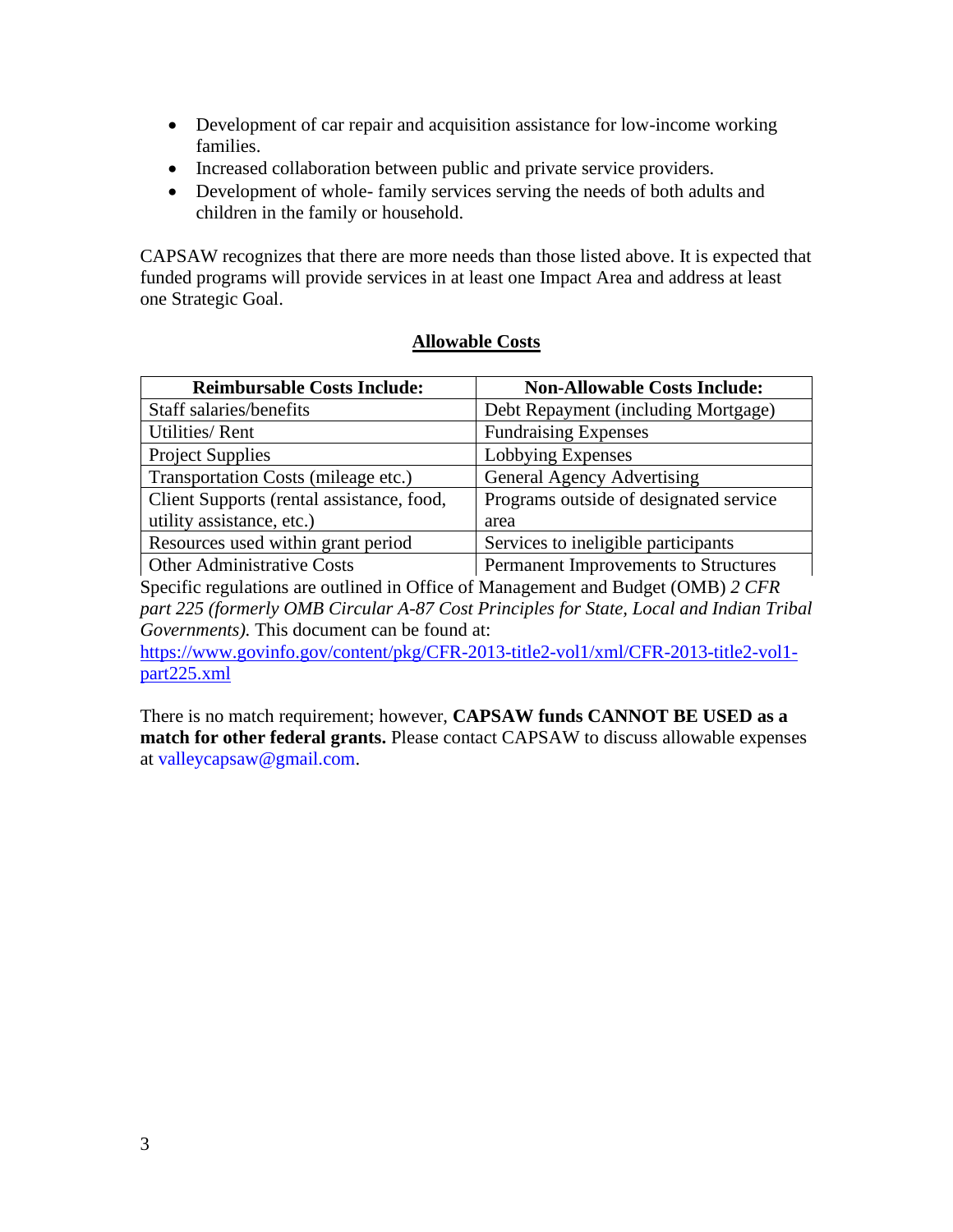### **Evaluation Process**

Grants are awarded through a competitive evaluation process. This process takes all aspects of the proposal as described in the submitted application into consideration.

- Successful applications will demonstrate measurable impact on the Staunton, Augusta, and Waynesboro region and directly address at least one of CAPSAW's Impact Areas and Strategic Goals.
- Previous CAPSAW grant performance will be considered. Failure to submit materials as requested in previous grant cycles will negatively impact future funding requests.
- Multiple applications for duplicative services will compete against one another for limited funds. Please consider collaborating if possible.
- Applications submitted late or incomplete will **not** be considered for funding. Proposals lacking key information may be rejected.
- Additional funding may be available for targeted service delivery developing or expanding programming to underserved populations.

## **Reporting Requirements**

Recipient agencies are required to provide quarterly and annual programmatic and financial reports. Data should primarily reflect services offered to residents of Staunton, Augusta County, and Waynesboro. **Each client/family can only be counted ONCE per fiscal year**.

*Demographics:* Grantees should only report the unduplicated count of participants. If the program is unable to verify data as unduplicated, that data should not be reported. To obtain unduplicated counts the program will need to have a system that distinguishes characteristics of each individual or household. While some individuals/families may be served by multiple programs within a fiscal year, the must be reported as unduplicated for this report.

*Outcomes:* Grantees should only report on outcomes when the change a customer made or the outcome they achieved was directly related to or assisted by programs/activities of the grantee. **An outcome obtained by a referral may only be counted if the grantee is engaged with the participant through a program or activity. All outcomes reported should have a clear measurement tool associated with the outcome.** 

Each quarter grantees will report on the number of individuals who achieved outcomes that quarter and the number of individuals who received a service that quarter. If a person achieved multiple outcomes or received multiple services, they would be counted under each outcome and service. However, if a person received the same service or achieved the same outcome in subsequent quarters they would NOT be counted in those other quarters.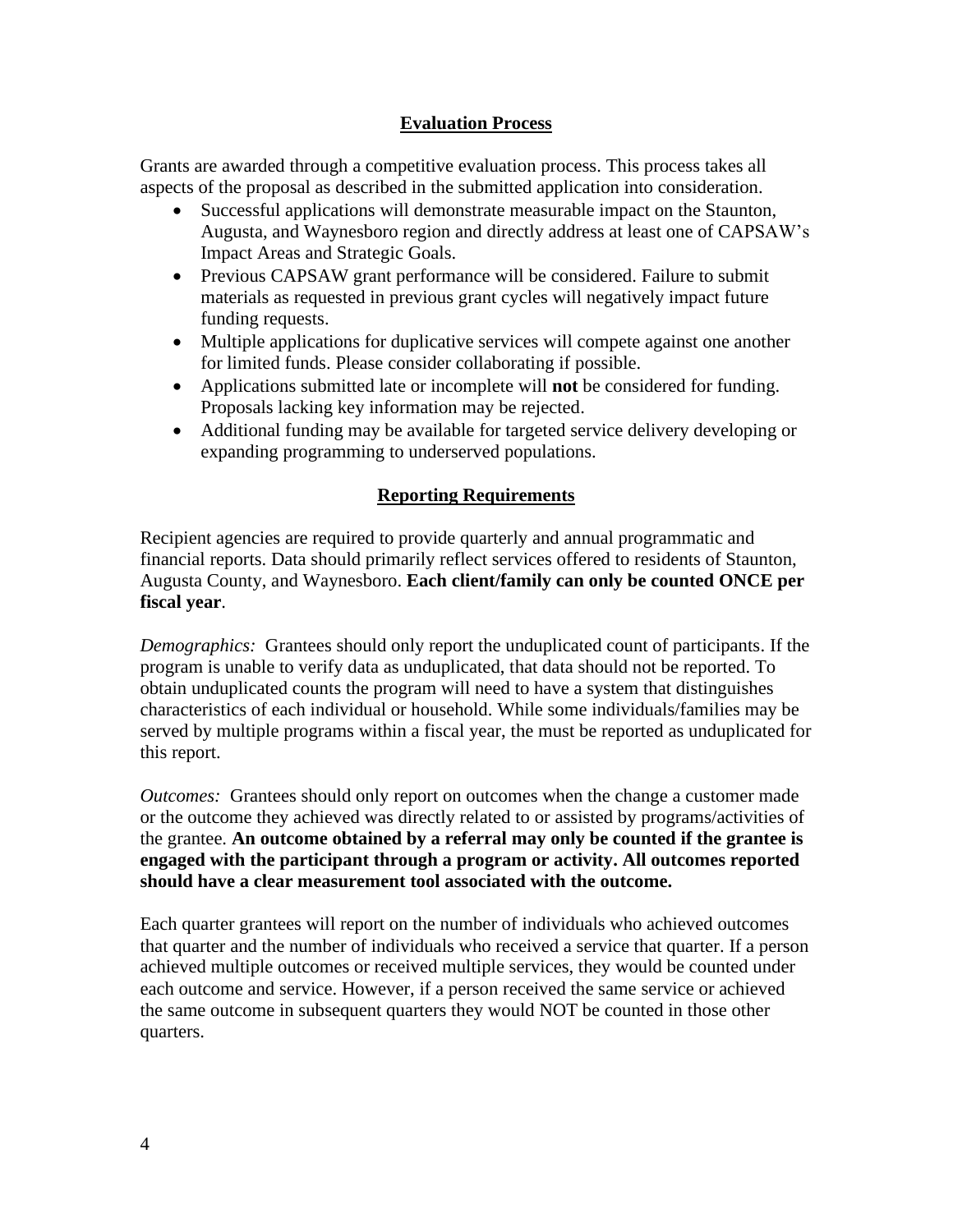Reporting Outcome Example:

*Outcome*: The number of individuals who improved skills related to the adult role of parents/ caregivers.

*Measurement tool*: Grantee conducts assessments in October and April to determine improved skills related to adult role of parents/caregivers.

| <b>Report</b> | # Reported     | <b>Explanation</b>                                   |
|---------------|----------------|------------------------------------------------------|
| Quarter 1     |                | No assessment in Quarter 1.                          |
| Quarter 2     | 25             | Assessment in October; 25 participants demonstrated  |
|               |                | new skills                                           |
| Quarter 3     | 0              | No assessment in Quarter 2.                          |
| Quarter 4     | $\overline{4}$ | Participants who passed the assessment in April and  |
|               |                | DID NOT pass the assessment in October would be      |
|               |                | counted. In this example 29 participants passed, but |
|               |                | only 4 were not previously reported in Quarter 2.    |
| End of Year   | 29             | Total unduplicated number of participants who        |
|               |                | achieved the outcome.                                |

*Services*: Grantees will report unduplicated counts of individuals receiving funded services. If a participant received the same service more than once during the reporting quarter only report that participant one time. When new individuals receive a service, they would be reported in the reporting quarter in which they were "new" only. The same participant may be reported in more than one service.

| <b>Report</b> | # Reported | <b>Explanation</b>                               |
|---------------|------------|--------------------------------------------------|
| Quarter 1     | 30         | 30 parents began in August                       |
| Quarter 2     |            | Still 30 parents, no new enrollees               |
| Quarter 3     |            | A parent left, a new one joined, still 30 total  |
|               |            | participants (loss is not reported)              |
| Quarter 4     |            | No new participants                              |
| End of Year   | 31         | Total unduplicated parents provided this service |

Reporting Services Example: Parenting Classes

For this sample program the actual outcome indicator would be calculated as follows: 29 participants who achieved the outcome/31 total participants: 94%

Reports are provided to CAPSAW to be aggregated and submitted to the Virginia Department of Social Services or other partner organizations. Payment for services performed will be made through CAPSAW's fiscal agent, the City of Waynesboro. Reports that are not submitted on time may result in a reimbursement delay. In extreme situations, the requested funds may be forfeited and/or the agency deemed ineligible for continued funding.